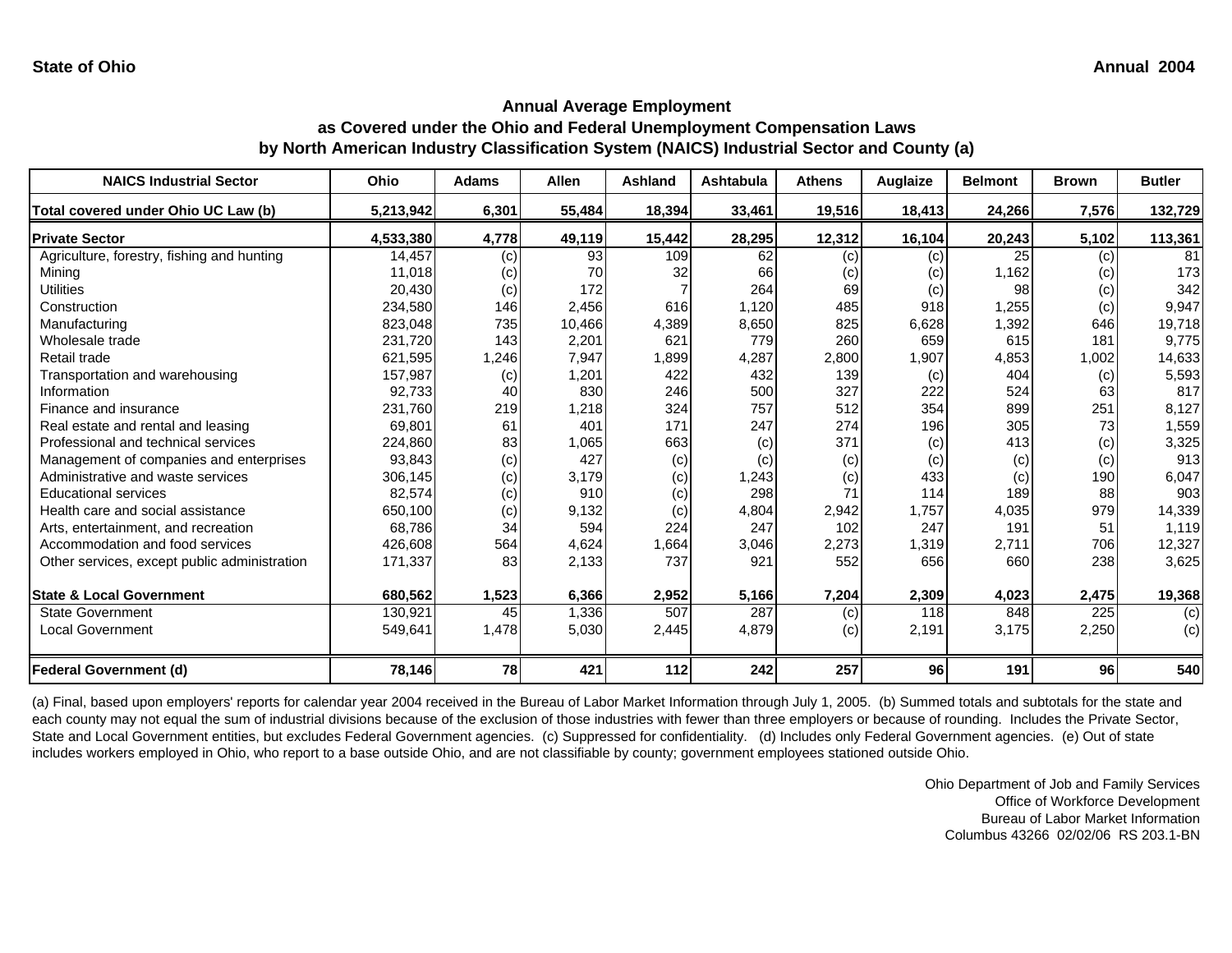**as Covered under the Ohio and Federal Unemployment Compensation Laws by North American Industry Classification System (NAICS) Industrial Sector and County (a)**

| <b>NAICS Industrial Sector</b>               | Carroll | Champaign | <b>Clark</b> | <b>Clermont</b> | <b>Clinton</b> | Columbiana | Coshocton | <b>Crawford</b> | Cuyahoga | <b>Darke</b> |
|----------------------------------------------|---------|-----------|--------------|-----------------|----------------|------------|-----------|-----------------|----------|--------------|
| Total covered under Ohio UC Law (b)          | 5,571   | 11,078    | 51,059       | 51,745          | 23,633         | 32,160     | 12,166    | 15,534          | 739,504  | 18,497       |
| <b>Private Sector</b>                        | 4,564   | 9,050     | 43,615       | 44,619          | 20,576         | 27,242     | 10,516    | 13,403          | 654,293  | 16,289       |
| Agriculture, forestry, fishing and hunting   | 25      | (c)       | 540          | (c)             | (c)            | 141        | 112       | (c)             | 486      | (c)          |
| Minina                                       |         | (c)       | 37           | (c)             | (c)            | 148        | 139       | (c)             | 311      | (c)          |
| <b>Utilities</b>                             | (c)     | (c)       | 143          | 620             | (c)            | 71         | 420       | (c)             | 1,519    | (c)          |
| Construction                                 | 267     | 383       | 1,808        | 3,606           | 359            | 1,202      | 315       | 560             | 25,801   | 1,108        |
| Manufacturing                                | 1,205   | 3,413     | 8,027        | 6,612           | 4,394          | 6,725      | 3,501     | 5,132           | 88,862   | 4,490        |
| Wholesale trade                              | (c)     | 274       | 1,795        | 2,196           | 726            | 1,136      | 190       | 572             | 40,380   | 864          |
| Retail trade                                 | 742     | 1,182     | 6,547        | 8,938           | 1,782          | 4,409      | 1,198     | 1,443           | 73,859   | 2,179        |
| Transportation and warehousing               | 188     | (c)       | 2,295        | 669             | (c)            | 1,375      | 380       | (c)             | 22,111   | (c)          |
| Information                                  | 103     | 106       | 215          | 1,057           | 289            | 206        | 77        | 76              | 16,773   | 136          |
| Finance and insurance                        | 122     | 284       | 2,073        | 3,085           | 658            | 923        | 247       | 655             | 55,507   | 629          |
| Real estate and rental and leasing           | 43      | 133       | 545          | 667             | 214            | 221        | 66        | 70              | 13,744   | 193          |
| Professional and technical services          | (c)     | (c)       | (c)          | 2,064           | 191            | 553        | 221       | 455             | 42,845   | (c)          |
| Management of companies and enterprises      | (c)     | (c)       | (c)          | 199             | 158            | 77         | 36        |                 | 13,840   | (c)          |
| Administrative and waste services            | 123     | 236       | 1,480        | 2,032           | 1,063          | 1,245      | 569       | 185             | 46,585   | 732          |
| <b>Educational services</b>                  | (c)     | (c)       | 736          | 481             | (c)            | 78         | 37        | (c)             | 18,991   | (c)          |
| Health care and social assistance            | (c)     | (c)       | 8,367        | 4,565           | (c)            | 4,709      | 1,716     | (c)             | 106,144  | (c)          |
| Arts, entertainment, and recreation          | 110     | 126       | 534          | 667             | 81             | 246        | 233       | 93 <sub>l</sub> | 10,181   | 195          |
| Accommodation and food services              | 571     | 800       | 4,766        | 5,196           | 1,219          | 2,593      | 713       | 1,213           | 53,042   | 1,088        |
| Other services, except public administration | 234     | 391       | 2,139        | 1,911           | 370            | 1,186      | 346       | 451             | 23,314   | 589          |
|                                              |         |           |              |                 |                |            |           |                 |          |              |
| <b>State &amp; Local Government</b>          | 1,007   | 2,029     | 7,444        | 7,127           | 3,057          | 4,919      | 1,650     | 2,131           | 85,211   | 2,208        |
| <b>State Government</b>                      | 29      | 61        | 396          | 586             | 135            | 313        | 49        | 100             | 5,063    | 46           |
| <b>Local Government</b>                      | 978     | 1,968     | 7,048        | 6,541           | 2,922          | 4,606      | 1,601     | 2,031           | 80,148   | 2,162        |
| <b>Federal Government (d)</b>                | 53      | 82        | 613          | 314             | 160            | 572        | 101       | 78              | 16,351   | 121          |

(a) Final, based upon employers' reports for calendar year 2004 received in the Bureau of Labor Market Information through July 1, 2005. (b) Summed totals and subtotals for the state and each county may not equal the sum of industrial divisions because of the exclusion of those industries with fewer than three employers or because of rounding. Includes the Private Sector, State and Local Government entities, but excludes Federal Government agencies. (c) Suppressed for confidentiality. (d) Includes only Federal Government agencies. (e) Out of state includes workers employed in Ohio, who report to a base outside Ohio, and are not classifiable by county; government employees stationed outside Ohio.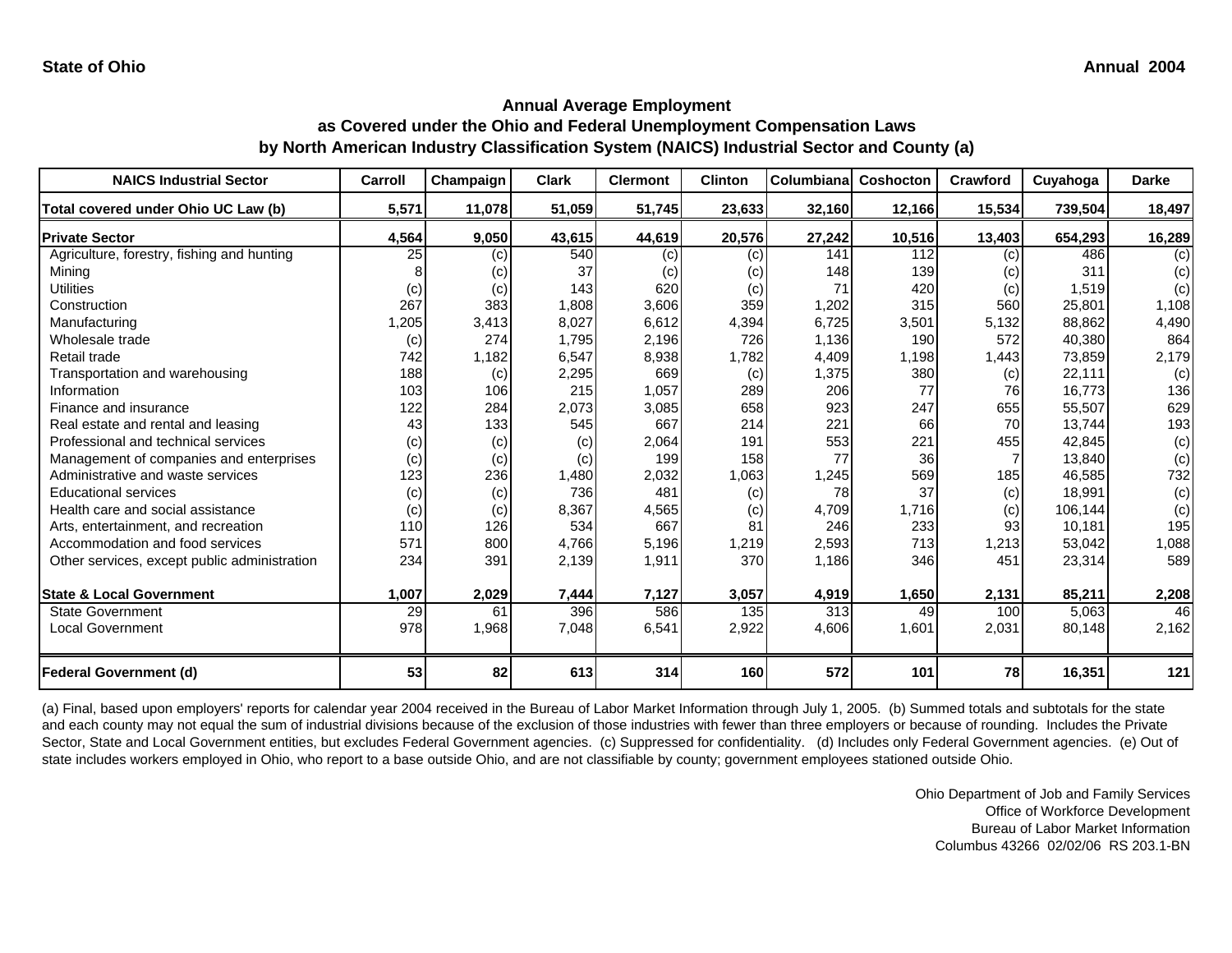**as Covered under the Ohio and Federal Unemployment Compensation Laws by North American Industry Classification System (NAICS) Industrial Sector and County (a)**

| <b>NAICS Industrial Sector</b>               | <b>Defiance</b> | <b>Delaware</b> | Erie   | <b>Fairfield</b> | <b>Fayette</b> | <b>Franklin</b> | <b>Fulton</b> | Gallia | Geauga | Greene |
|----------------------------------------------|-----------------|-----------------|--------|------------------|----------------|-----------------|---------------|--------|--------|--------|
| Total covered under Ohio UC Law (b)          | 17,090          | 52,561          | 38,500 | 36,597           | 11,305         | 672,729         | 20,743        | 12,419 | 33,440 | 51,441 |
| <b>Private Sector</b>                        | 15,100          | 46,879          | 33,085 | 28,824           | 9,743          | 574,430         | 18,425        | 10,525 | 29,609 | 42,408 |
| Agriculture, forestry, fishing and hunting   | (c)             | 212             | 259    | 64               | (c)            | 376             | (c)           | (c)    | (c)    | (c)    |
| Minina                                       | (c)             | 120             | 166    | 30               | (c)            | 227             | (c)           | (c)    | (c)    | (c)    |
| <b>Utilities</b>                             | (c)             | (c)             | (c)    | (c)              | (c)            | 2,286           | (c)           | 797    | (c)    | (c)    |
| Construction                                 | 545             | 2,980           | 1,318  | 2,262            | 295            | 28,809          | 1,014         | 523    | 2,229  | 1,995  |
| Manufacturing                                | 5,493           | 5,258           | 7,601  | 5,054            | 2,597          | 44,801          | 9,004         | 874    | 9,361  | 3,839  |
| Wholesale trade                              | 494             | 1,786           | 1,503  | 732              | (c)            | 29,649          | 794           | 203    | 1,702  | 1,300  |
| Retail trade                                 | 2,551           | 8,415           | 4,944  | 5,083            | 1,851          | 81,098          | 1,777         | 1,899  | 3,214  | 8,644  |
| Transportation and warehousing               | (c)             | (c)             | (c)    | (c)              | 853            | 30,254          | (c)           | 255    | (c)    | (c)    |
| Information                                  | 290             | 323             | 535    | 364              | 59             | 17,812          | 133           | 154    | 218    | 1,196  |
| Finance and insurance                        | 626             | 4,802           | 627    | 882              | 348            | 47,964          | 431           | 386    | 633    | 1,802  |
| Real estate and rental and leasing           | 79              | 491             | 360    | 461              | 175            | 12,761          | 126           | 83     | 283    | 421    |
| Professional and technical services          | 239             | 4,735           | 744    | 1,099            | 118            | 41,450          | (c)           | (c)    | 947    | 5,711  |
| Management of companies and enterprises      | 104             | 656             | 41     | 92               | (c)            | 15,425          | (c)           | (c)    | 245    | 177    |
| Administrative and waste services            | 342             | 1,576           | 983    | 2,859            | 186            | 51,892          | 576           | 377    | 1,914  | 2,391  |
| <b>Educational services</b>                  | (c)             | 849             | 281    | 366              | (c)            | 8,920           | (c)           | (c)    | 606    | 1,746  |
| Health care and social assistance            | (c)             | 3,452           | 4,310  | 3,166            | (c)            | 72,264          | (c)           | (c)    | 3,059  | 4,948  |
| Arts, entertainment, and recreation          | 136             | 2,003           | 2,750  | 373              | 55             | 7,767           | 392           | 32     | 688    | 748    |
| Accommodation and food services              | 1,262           | 6,059           | 4,689  | 3,997            | 1,074          | 56,924          | 1,083         | 934    | 2,585  | 5,575  |
| Other services, except public administration | 559             | 1,469           | 1,171  | 1,391            | 249            | 23,753          | 387           | 328    | 1,100  | 1,093  |
|                                              |                 |                 |        |                  |                |                 |               |        |        |        |
| <b>State &amp; Local Government</b>          | 1,990           | 5,683           | 5,416  | 7,773            | 1,562          | 98,298          | 2,317         | 1,894  | 3,832  | 9,033  |
| <b>State Government</b>                      | 117             | 805             | 1,093  | 820              | 50             | 47,396          | 158           | (c)    | 207    | (c)    |
| <b>Local Government</b>                      | 1,873           | 4,878           | 4,323  | 6,953            | 1,512          | 50,902          | 2,159         | (c)    | 3,625  | (c)    |
|                                              |                 |                 |        |                  |                |                 |               |        |        |        |
| <b>Federal Government (d)</b>                | 112             | 246             | 203    | 261              | 62             | 11,798          | 98            | 98     | 132    | 11,441 |

(a) Final, based upon employers' reports for calendar year 2004 received in the Bureau of Labor Market Information through July 1, 2005. (b) Summed totals and subtotals for the state and each county may not equal the sum of industrial divisions because of the exclusion of those industries with fewer than three employers or because of rounding. Includes the Private Sector, State and Local Government entities, but excludes Federal Government agencies. (c) Suppressed for confidentiality. (d) Includes only Federal Government agencies. (e) Out of state includes workers employed in Ohio, who report to a base outside Ohio, and are not classifiable by county; government employees stationed outside Ohio.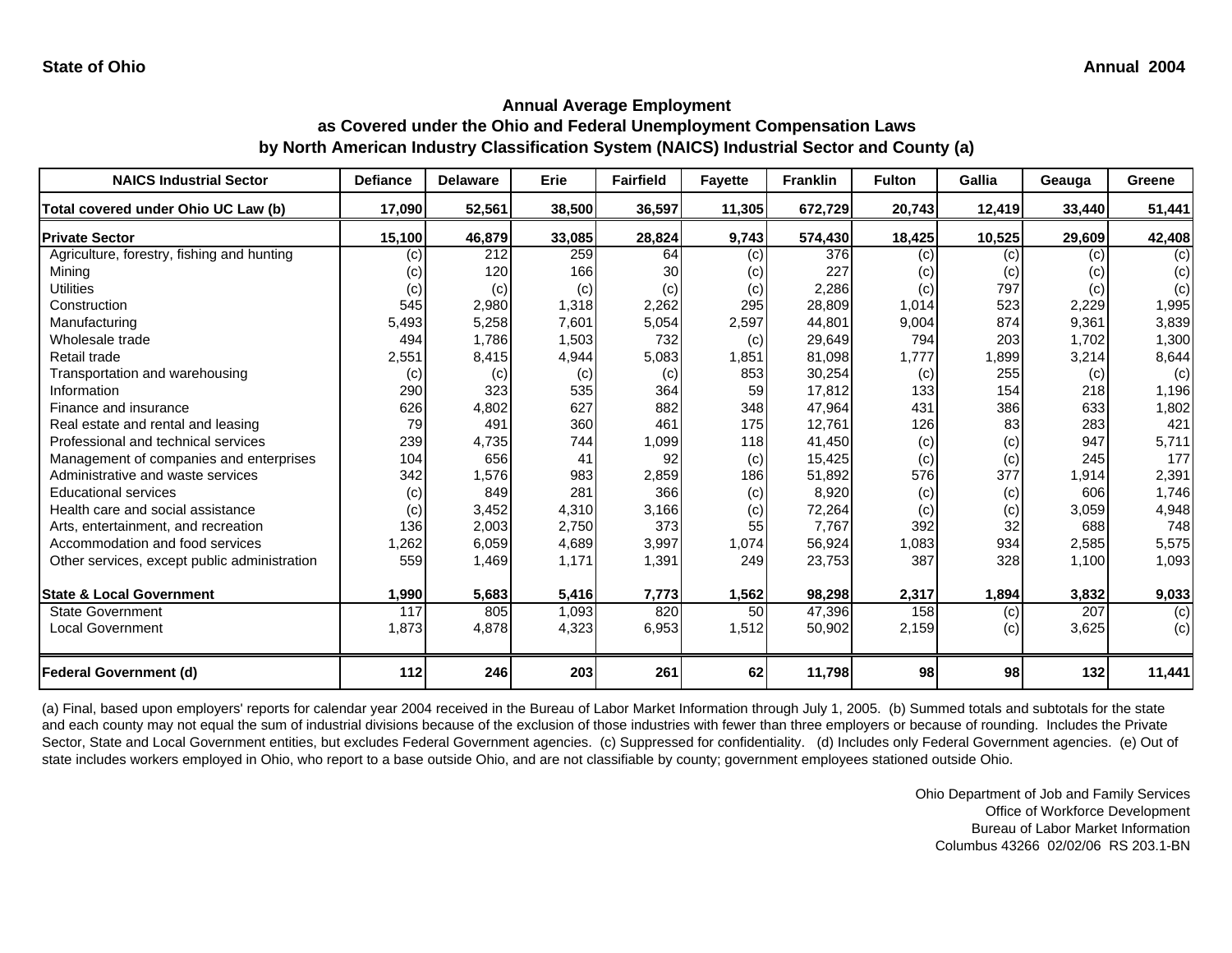**as Covered under the Ohio and Federal Unemployment Compensation Laws by North American Industry Classification System (NAICS) Industrial Sector and County (a)**

| <b>NAICS Industrial Sector</b>               | <b>Guernsey</b> | <b>Hamilton</b> | <b>Hancock</b> | <b>Hardin</b> | <b>Harrison</b> | Henry  | Highland | Hocking | <b>Holmes</b> | <b>Huron</b> |
|----------------------------------------------|-----------------|-----------------|----------------|---------------|-----------------|--------|----------|---------|---------------|--------------|
| Total covered under Ohio UC Law (b)          | 14,975          | 531,660         | 40,717         | 8,553         | 3,771           | 12,151 | 11,669   | 6,803   | 16,854        | 24,329       |
| <b>Private Sector</b>                        | 12,421          | 483,775         | 37,215         | 6,843         | 2,897           | 10,025 | 9,024    | 5,151   | 15,215        | 21,454       |
| Agriculture, forestry, fishing and hunting   | 23              | 215             | (c)            | 49            | 39              | (c)    | 34       | (c)     | 187           | (c)          |
| Mining                                       | 131             | 108             | (c)            | (c)           | 349             | (c)    | 118      | (c)     | 136           | (c)          |
| <b>Utilities</b>                             | 44              | 1,471           | 114            | 50            | (c)             | (c)    | 77       | (c)     | 45            | (c)          |
| Construction                                 | 517             | 25,063          | 1,064          | 184           | 118             | 605    | 332      | 342     | 1,544         | 1,480        |
| Manufacturing                                | 2,778           | 63,089          | 11,657         | 2,294         | 644             | 3,758  | 2,821    | 1,264   | 5,714         | 8,498        |
| Wholesale trade                              | 346             | 27,493          | 1,133          | 230           | 130             | (c)    | 232      | 127     | 799           | (c)          |
| Retail trade                                 | 2,040           | 55,918          | 5,764          | 889           | 297             | 1,136  | 1,748    | 990     | 1,998         | 2,224        |
| Transportation and warehousing               | 468             | 12,763          | 1,593          | 115           | (c)             | 581    | 170      | (c)     | 481           | 910          |
| Information                                  | 177             | 11,131          | 473            | 83            | 23              | 120    | 383      | 50      | 73            | 303          |
| Finance and insurance                        | 274             | 24,375          | 814            | 188           | 51              | (c)    | 426      | 187     | 351           | 437          |
| Real estate and rental and leasing           | 109             | 8,512           | 419            | 55            | 76              | (c)    | 96       | 100     | 49            | 159          |
| Professional and technical services          | (c)             | 34,798          | 753            | 119           | 62              | 162    | 143      | 86      | 259           | 496          |
| Management of companies and enterprises      | (c)             | 25,530          | 130            | (c)           | (c)             | (c)    | (c)      | (c)     | 69            | 63           |
| Administrative and waste services            | 816             | 42,113          | 2,134          | (c)           | (c)             | 185    | 223      | 131     | 706           | 506          |
| <b>Educational services</b>                  | 68              | 10,205          | 838            | (c)           | (c)             | 49     | (c)      | 30      | (c)           | (c)          |
| Health care and social assistance            | 2,329           | 73,711          | 3,812          | (c)           | (c)             | 1,142  | 994      | 529     | (c)           | (c)          |
| Arts, entertainment, and recreation          | 73              | 8,148           | 313            | 98            | 65              | 18     | (c)      | 98      | 89            | 163          |
| Accommodation and food services              | 1,499           | 40,663          | 3,307          | 775           | 200             | 608    | (c)      | 738     | 1,181         | 1,810        |
| Other services, except public administration | 347             | 18,471          | 1,192          | 256           | 64              | 337    | 301      | 226     | 213           | 721          |
|                                              |                 |                 |                |               |                 |        |          |         |               |              |
| <b>State &amp; Local Government</b>          | 2,555           | 47,885          | 3,502          | 1,710         | 874             | 2,126  | 2,645    | 1,652   | 1,639         | 2,875        |
| <b>State Government</b>                      | 797             | (c)             | 194            | 33            | 31              | 48     | 119      | 358     | 39            | 85           |
| <b>Local Government</b>                      | 1,758           | (c)             | 3,308          | 1,677         | 843             | 2,078  | 2,526    | 1,294   | 1,600         | 2,790        |
|                                              |                 |                 |                |               |                 |        |          |         |               |              |
| <b>Federal Government (d)</b>                | 122             | 9,916           | 177            | 88            | 69              | 81     | 116      | 52      | 78            | 143          |

(a) Final, based upon employers' reports for calendar year 2004 received in the Bureau of Labor Market Information through July 1, 2005. (b) Summed totals and subtotals for the state and each county may not equal the sum of industrial divisions because of the exclusion of those industries with fewer than three employers or because of rounding. Includes the Private Sector, State and Local Government entities, but excludes Federal Government agencies. (c) Suppressed for confidentiality. (d) Includes only Federal Government agencies. (e) Out of state includes workers employed in Ohio, who report to a base outside Ohio, and are not classifiable by county; government employees stationed outside Ohio.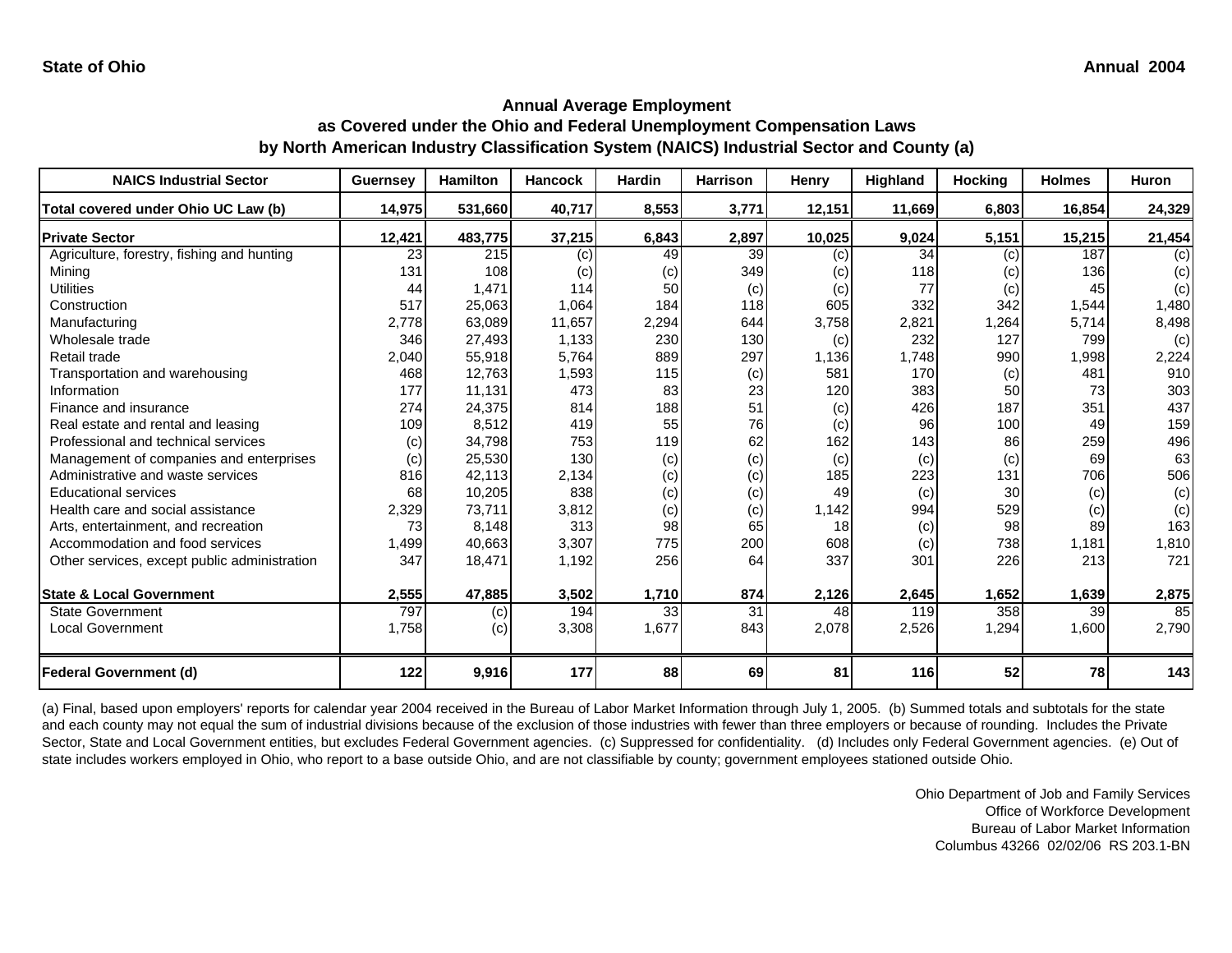#### **Annual Average Employment as Covered under the Ohio and Federal Unemployment Compensation Laws by North American Industry Classification System (NAICS) Industrial Sector and County (a)**

| <b>NAICS Industrial Sector</b>               | <b>Jackson</b> | <b>Jefferson</b> | Knox   | Lake   | <b>Lawrence</b> | Licking | Logan  | Lorain  | Lucas   | <b>Madison</b> |
|----------------------------------------------|----------------|------------------|--------|--------|-----------------|---------|--------|---------|---------|----------------|
| Total covered under Ohio UC Law (b)          | 11,300         | 24,773           | 18,545 | 98,096 | 12,106          | 51,910  | 19,954 | 100,325 | 223,998 | 14,316         |
| <b>Private Sector</b>                        | 9,700          | 21,066           | 15,640 | 86,046 | 8,946           | 44,624  | 17,586 | 85,584  | 196,715 | 11,315         |
| Agriculture, forestry, fishing and hunting   | 100            | (c)              | 92     | 1,017  | (c)             | 709     | 60     | (c)     | 431     | 94             |
| Mining                                       | 202            | (c)              | 134    | 218    | (c)             | 97      | (c)    | (c)     | 107     | (c)            |
| <b>Utilities</b>                             | (c)            | 844              | 44     | 598    | 111             | 179     | 37     | 394     | 760     | (c)            |
| Construction                                 | 430            | 1,404            | 850    | 5,027  | 678             | 3,147   | 672    | 5,953   | 10,803  | 491            |
| Manufacturing                                | 3,792          | 2,862            | 4,480  | 21,438 | 554             | 8,201   | 5,769  | 21,357  | 26,839  | 3,012          |
| Wholesale trade                              | 165            | 644              | 380    | 3,879  | 173             | 963     | 366    | 2,725   | 9,207   | 451            |
| Retail trade                                 | 1,559          | 3,533            | 2,194  | 14,373 | 2,344           | 8,164   | 1,916  | 13,588  | 27,838  | 2,212          |
| Transportation and warehousing               | (c)            | 457              | 150    | 953    | 744             | 1,441   | 1,420  | 2,049   | 7,658   | (c)            |
| Information                                  | 106            | 669              | 269    | 856    | 90              | 599     | 111    | 1,372   | 3,578   | 57             |
| Finance and insurance                        | 314            | 474              | 388    | 1,916  | 308             | 2,418   | 347    | 2,194   | 6,404   | 176            |
| Real estate and rental and leasing           | 85             | 302              | 160    | 1,150  | 68              | 769     | 189    | 989     | 3,252   | 99             |
| Professional and technical services          | 175            | 498              | 250    | 3,764  | 257             | 1,378   | 725    | 1,962   | 9,325   | (c)            |
| Management of companies and enterprises      | 79             | 10               | 78     | 1,099  | 77              | 1,255   | (c)    | 403     | 2,903   | (c)            |
| Administrative and waste services            | 244            | 1,523            | 422    | 4,654  | 355             | 2,022   | 1,865  | 4,689   | 16,495  | 614            |
| <b>Educational services</b>                  | (c)            | 584              | 1,156  | 1,371  | 47              | 1,079   | 54     | 2,116   | 3,731   | 65             |
| Health care and social assistance            | (c)            | 4,140            | 2,264  | 10,266 | 1,654           | 5,100   | 1,886  | 12,234  | 35,555  | 1,911          |
| Arts, entertainment, and recreation          | 57             | 292              | 159    | 1,171  | 52              | 690     | 150    | 1,454   | 3,324   | 32             |
| Accommodation and food services              | 863            | 1,836            | 1,539  | 8,994  | 1,097           | 4,834   | 1,402  | 7,976   | 19,538  | 1,100          |
| Other services, except public administration | 237            | 894              | 633    | 3,300  | 307             | 1,580   | 583    | 3,402   | 8,968   | 198            |
|                                              |                |                  |        |        |                 |         |        |         |         |                |
| <b>State &amp; Local Government</b>          | 1,600          | 3,707            | 2,905  | 12,050 | 3,160           | 7,286   | 2,368  | 14,741  | 27,282  | 3,001          |
| <b>State Government</b>                      | 175            | 95               | (c)    | 151    | 373             | 835     | 92     | 1,258   | 7.840   | 1,318          |
| <b>Local Government</b>                      | 1,425          | 3,612            | (c)    | 11,899 | 2,787           | 6,451   | 2,276  | 13,483  | 19,442  | 1,683          |
| <b>Federal Government (d)</b>                | 78             | 240              | 116    | 455    | 145             | 509     | 149    | 1,166   | 2,060   | 84             |

(a) Final, based upon employers' reports for calendar year 2004 received in the Bureau of Labor Market Information through July 1, 2005. (b) Summed totals and subtotals for the state and each county may not equal the sum of industrial divisions because of the exclusion of those industries with fewer than three employers or because of rounding. Includes the Private Sector, State and Local Government entities, but excludes Federal Government agencies. (c) Suppressed for confidentiality. (d) Includes only Federal Government agencies. (e) Out of state includes workers employed in Ohio, who report to a base outside Ohio, and are not classifiable by county; government employees stationed outside Ohio.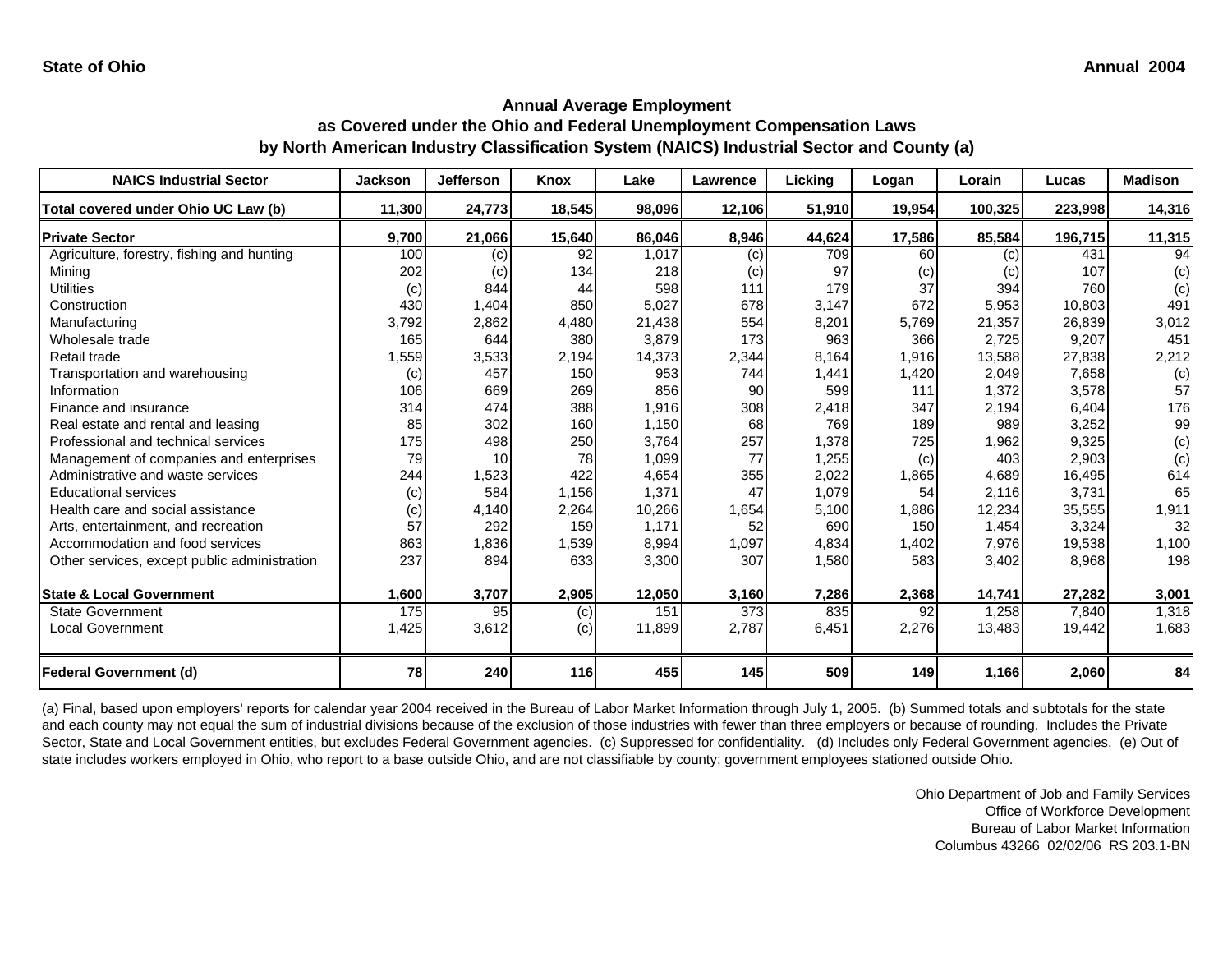**as Covered under the Ohio and Federal Unemployment Compensation Laws by North American Industry Classification System (NAICS) Industrial Sector and County (a)**

| <b>NAICS Industrial Sector</b>               | <b>Mahoning</b> | <b>Marion</b> | <b>Medina</b> | <b>Meigs</b> | <b>Mercer</b> | Miami  | <b>Monroe</b> | <b>Montgomery</b> | Morgan | <b>Morrow</b> |
|----------------------------------------------|-----------------|---------------|---------------|--------------|---------------|--------|---------------|-------------------|--------|---------------|
| Total covered under Ohio UC Law (b)          | 104,088         | 27,371        | 57,070        | 3,550        | 16,327        | 40,796 | 4,134         | 278,529           | 2,927  | 6,041         |
| <b>Private Sector</b>                        | 90,638          | 21,615        | 50,191        | 2,514        | 13,631        | 35,921 | 3,242         | 248,861           | 2,223  | 4,432         |
| Agriculture, forestry, fishing and hunting   | 192             | (c)           | 231           | 98           | (c)           | 113    | 20            | 236               | (c)    | (c)           |
| Mining                                       | 243             | (c)           | 49            | 142          | (c)           | 70     | 38            | 28                | (c)    | (c)           |
| <b>Utilities</b>                             | 463             | (c)           | (c)           | (c)          | (c)           | (c)    | (c)           | 955               | (c)    | (c)           |
| Construction                                 | 5,530           | 848           | 3,834         | 263          | 924           | 1,791  | 171           | 10,900            | 183    | 318           |
| Manufacturing                                | 10,476          | 6,999         | 9,620         | (c)          | 4,545         | 10,639 | 1,343         | 41,956            | 483    | 1,414         |
| Wholesale trade                              | 4,407           | (c)           | 2,851         | (c)          | (c)           | 1,736  | (c)           | 10,150            | 72     | 96            |
| Retail trade                                 | 15,031          | 2,975         | 7,439         | 609          | 1,822         | 5,859  | 370           | 29,232            | 361    | 723           |
| Transportation and warehousing               | 2,977           | 621           | (c)           | 34           | 889           | (c)    | 117           | 9,024             | (c)    | (c)           |
| Information                                  | 1,994           | 976           | 571           | (c)          | 160           | 382    | (c)           | 9,303             | 32     | 49            |
| Finance and insurance                        | 3,334           | 501           | 1,128         | 158          | 592           | 934    | 438           | 10,394            | 110    | 95            |
| Real estate and rental and leasing           | 1,093           | 389           | 573           | 16           | 118           | 355    |               | 3,683             | 6      | 35            |
| Professional and technical services          | 2,708           | 855           | 2,090         | 60           | 232           | (c)    | 42            | 13,989            | 58     | (c)           |
| Management of companies and enterprises      | 714             | 116           | 2,480         | (c)          | 17            | (c)    | (c)           | 6,060             | (c)    | (c)           |
| Administrative and waste services            | 6,256           | 795           | 3,760         | (c)          | 277           | 2,068  | 148           | 19,749            | (c)    | 75            |
| <b>Educational services</b>                  | 1,463           | 112           | 362           | (c)          | 59            | 177    | 34            | 5,945             | (c)    | (c)           |
| Health care and social assistance            | 18,866          | 2,680         | 5,554         | (c)          | 1,147         | 4,385  | 167           | 41,480            | 298    | (c)           |
| Arts, entertainment, and recreation          | 1.076           | 206           | 1,135         | 16           | 163           | 322    | 15            | 2,610             | (c)    | 72            |
| Accommodation and food services              | 9,747           | 1,907         | 4,652         | 332          | 1,131         | 3,371  | 135           | 23,591            | (c)    | 419           |
| Other services, except public administration | 4,067           | 959           | 1,502         | 73           | 647           | 1,279  | (c)           | 9,575             | 50     | 76            |
| <b>State &amp; Local Government</b>          | 13,451          | 5,756         | 6,879         | 1,035        | 2,696         | 4,875  | 893           | 29,667            | 705    | 1,609         |
| <b>State Government</b>                      | 3,366           | 1,385         | 145           | 43           | 158           | 126    | 38            | 1.789             | 58     | 80            |
| <b>Local Government</b>                      | 10,085          | 4,371         | 6,734         | 992          | 2,538         | 4,749  | 855           | 27,878            | 647    | 1,529         |
| <b>Federal Government (d)</b>                | 1,295           | 154           | 319           | 77           | 106           | 219    | 54            | 5,497             | 40     | 59            |

(a) Final, based upon employers' reports for calendar year 2004 received in the Bureau of Labor Market Information through July 1, 2005. (b) Summed totals and subtotals for the state and each county may not equal the sum of industrial divisions because of the exclusion of those industries with fewer than three employers or because of rounding. Includes the Private Sector, State and Local Government entities, but excludes Federal Government agencies. (c) Suppressed for confidentiality. (d) Includes only Federal Government agencies. (e) Out of state includes workers employed in Ohio, who report to a base outside Ohio, and are not classifiable by county; government employees stationed outside Ohio.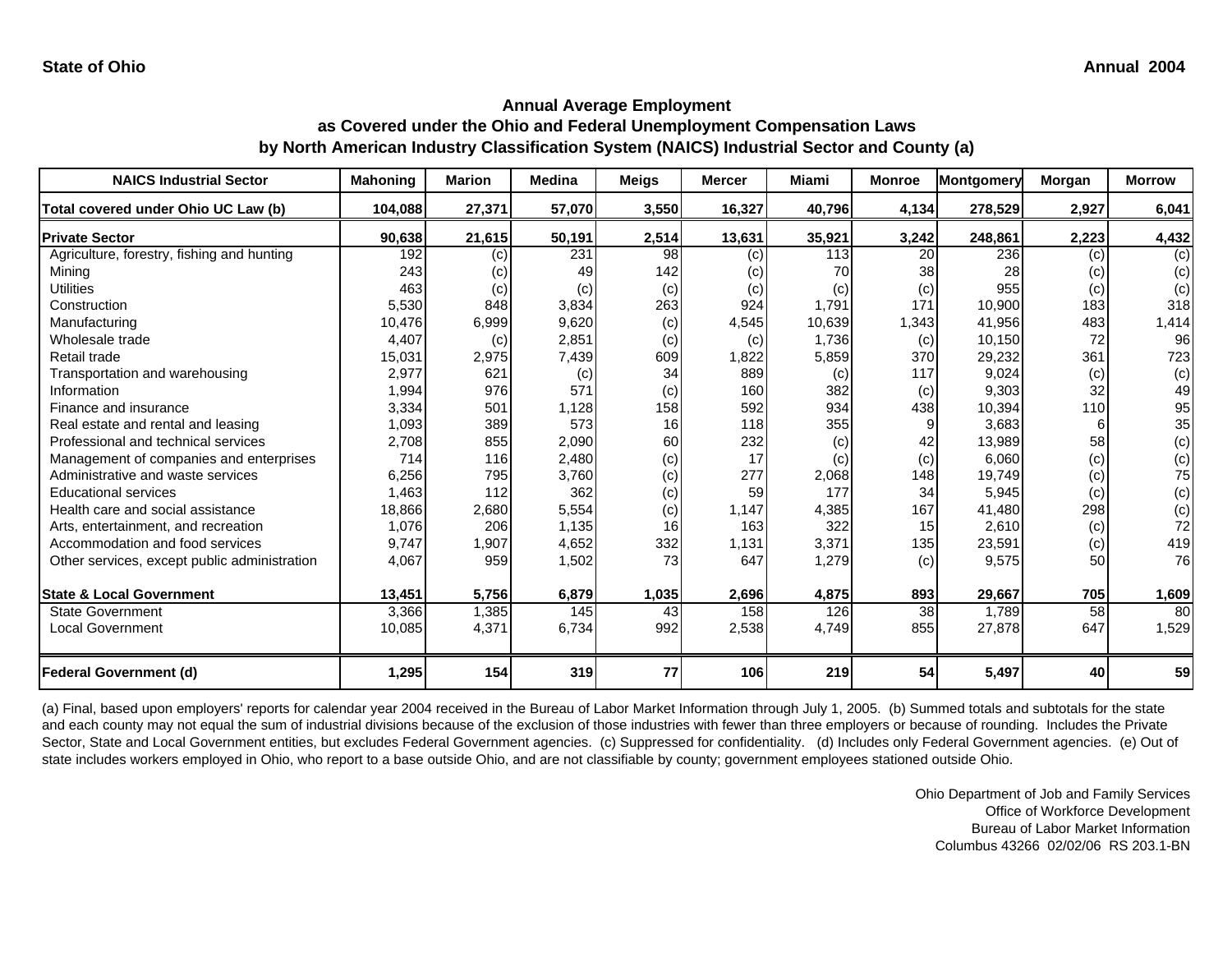#### **Annual Average Employment as Covered under the Ohio and Federal Unemployment Compensation Laws by North American Industry Classification System (NAICS) Industrial Sector and County (a)**

| <b>NAICS Industrial Sector</b>               | <b>Muskingum</b> | <b>Noble</b> | <b>Ottawa</b> | <b>Paulding</b> | Perry | Pickaway | <b>Pike</b> | Portage | <b>Preble</b> | Putnam |
|----------------------------------------------|------------------|--------------|---------------|-----------------|-------|----------|-------------|---------|---------------|--------|
| Total covered under Ohio UC Law (b)          | 37,335           | 3,218        | 14,265        | 5,014           | 6,462 | 14,437   | 10,016      | 52,901  | 10,994        | 10,781 |
| <b>Private Sector</b>                        | 32,027           | 2,107        | 12,143        | 3,768           | 4,646 | 10,034   | 8,236       | 41,025  | 8,951         | 9,044  |
| Agriculture, forestry, fishing and hunting   | 36               | (c)          | 150           | (c)             | 24    | (c)      | (c)         | 154     | (c)           | (c)    |
| Mining                                       | 261              | (c)          | 140           | (c)             | 232   | (c)      | (c)         | 387     | (c)           | (c)    |
| <b>Utilities</b>                             | 206              | 18           | (c)           | (c)             | 29    | (c)      | (c)         | (c)     | (c)           | (c)    |
| Construction                                 | 1,360            | 99           | 577           | 145             | 659   | 739      | 366         | 2,253   | 453           | 1,015  |
| Manufacturing                                | 7,208            | 571          | 2,495         | 1,360           | 1,156 | 2,975    | 3,988       | 12,169  | 3,417         | 2,740  |
| Wholesale trade                              | 1,241            | 87           | 358           | 223             | 78    | 312      | (c)         | 2,351   | 385           | 288    |
| Retail trade                                 | 6,657            | 332          | 1,676         | 588             | 664   | 1,590    | 1,003       | 5,835   | 1,186         | 1,229  |
| Transportation and warehousing               | 634              | 49           | (c)           | (c)             | 58    | (c)      | 114         | (c)     | (c)           | (c)    |
| Information                                  | 311              | 14           | 96            | 23              | 39    | 72       | 72          | 418     | 42            | 63     |
| Finance and insurance                        | 788              | (c)          | 402           | 94              | 261   | 330      | 184         | 737     | 204           | 370    |
| Real estate and rental and leasing           | 290              | (c)          | 184           | 31              | 43    | 126      | 78          | 489     | 73            | 36     |
| Professional and technical services          | 526              | 23           | 195           | 59              | 105   | 317      | 116         | 1,370   | (c)           | 148    |
| Management of companies and enterprises      | 216              | (c)          | (c)           | (c)             | (c)   | 89       | (c)         | 517     | (c)           | (c)    |
| Administrative and waste services            | 836              | 17           | (c)           | 46              | (c)   | 263      | 160         | 1,336   | 437           | 312    |
| <b>Educational services</b>                  | 569              | (c)          | 55            | (c)             | (c)   |          | 26          | 709     | (c)           | 144    |
| Health care and social assistance            | 5,976            | 437          | 1,333         | (c)             | (c)   | 1,349    | 1,048       | 3,312   | (c)           | 1,071  |
| Arts, entertainment, and recreation          | 352              | (c)          | 643           | (c)             | 30    | 186      | 24          | 1,550   | 67            | 94     |
| Accommodation and food services              | 3,337            | (c)          | 1,949         | (c)             | 382   | 1,026    | 618         | 4,656   | 824           | 800    |
| Other services, except public administration | 1,224            | 53           | 523           | 122             | 141   | 345      | 134         | 1,724   | 326           | 338    |
|                                              |                  |              |               |                 |       |          |             |         |               |        |
| <b>State &amp; Local Government</b>          | 5,308            | 1,111        | 2,122         | 1,246           | 1,816 | 4,404    | 1,780       | 11,877  | 2,042         | 1,737  |
| <b>State Government</b>                      | 461              | (c)          | 195           | 29              | 48    | 1,443    | 83          | 4,079   | 172           | 49     |
| <b>Local Government</b>                      | 4,847            | (c)          | 1,927         | 1,217           | 1,768 | 2,961    | 1,697       | 7,798   | 1,870         | 1,688  |
|                                              |                  |              |               |                 |       |          |             |         |               |        |
| <b>Federal Government (d)</b>                | 290              | 29           | 174           | 53              | 78    | 96       | 70          | 296     | 91            | 84     |

(a) Final, based upon employers' reports for calendar year 2004 received in the Bureau of Labor Market Information through July 1, 2005. (b) Summed totals and subtotals for the state and each county may not equal the sum of industrial divisions because of the exclusion of those industries with fewer than three employers or because of rounding. Includes the Private Sector, State and Local Government entities, but excludes Federal Government agencies. (c) Suppressed for confidentiality. (d) Includes only Federal Government agencies. (e) Out of state includes workers employed in Ohio, who report to a base outside Ohio, and are not classifiable by county; government employees stationed outside Ohio.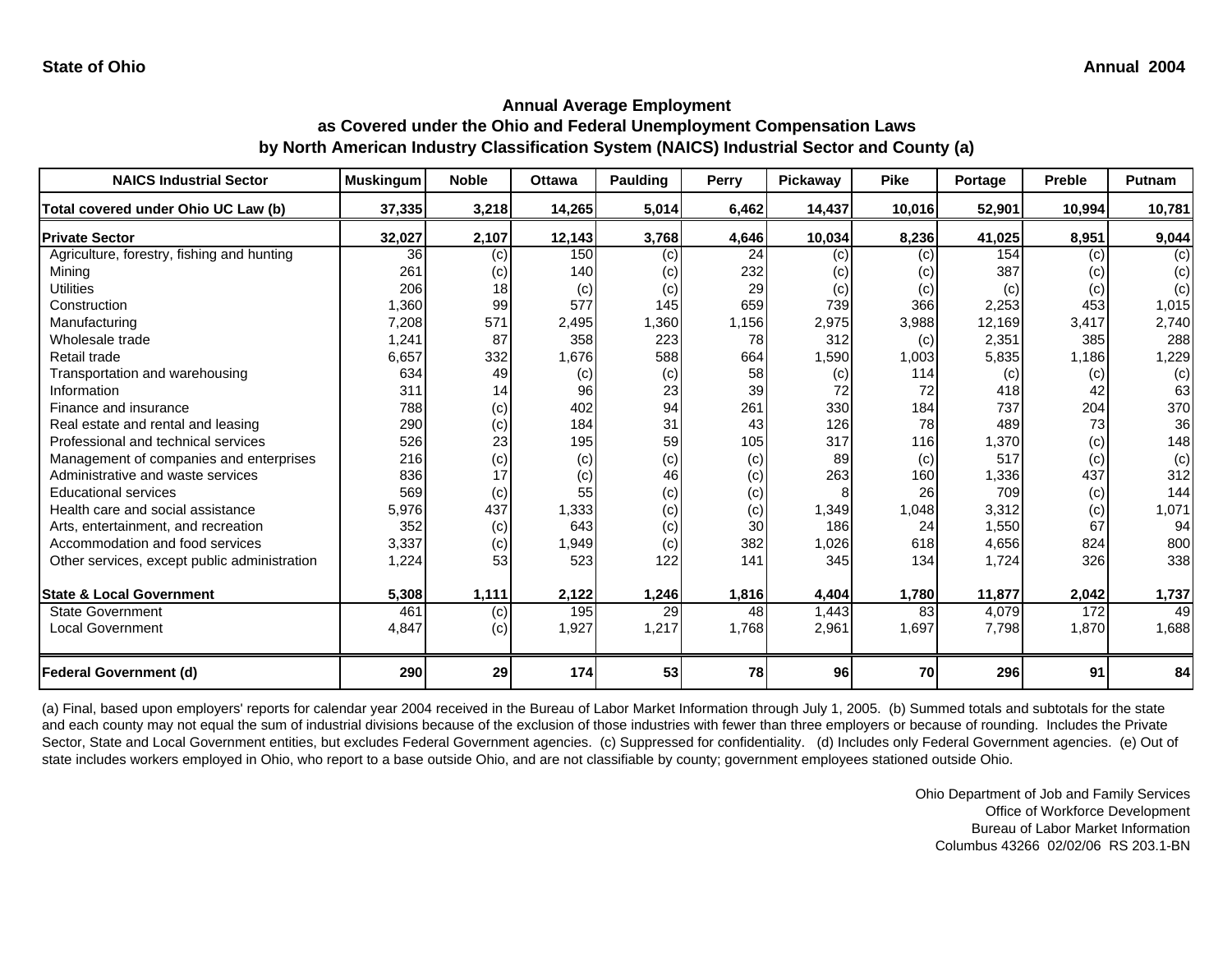### **Annual Average Employment as Covered under the Ohio and Federal Unemployment Compensation Laws**

**by North American Industry Classification System (NAICS) Industrial Sector and County (a)**

| <b>NAICS Industrial Sector</b>               | <b>Richland</b> | <b>Ross</b> | <b>Sandusky</b> | <b>Scioto</b> | <b>Seneca</b> | <b>Shelby</b> | <b>Stark</b> | <b>Summit</b> | <b>Trumbull</b> | <b>Tuscarawas</b> |
|----------------------------------------------|-----------------|-------------|-----------------|---------------|---------------|---------------|--------------|---------------|-----------------|-------------------|
| Total covered under Ohio UC Law (b)          | 57,915          | 25,764      | 26,843          | 24,766        | 21,612        | 29,948        | 164,522      | 262,417       | 83,193          | 35,803            |
| <b>Private Sector</b>                        | 49,695          | 20,750      | 23,336          | 19,638        | 18,706        | 27,180        | 145,717      | 233,463       | 72,954          | 31,193            |
| Agriculture, forestry, fishing and hunting   | (c)             | 66          | (c)             | 82            | 158           | (c)           | 240          | 193           | 53              | 211               |
| Mining                                       | (c)             | 29          | (c)             | 18            | 149           | (c)           | 341          | 87            | 82              | 423               |
| <b>Utilities</b>                             | (c)             | 183         | (c)             | 118           | 111           | (c)           | 613          | 2,282         | 166             | 68                |
| Construction                                 | 2,098           | 1,162       | 1,018           | 1,280         | 1,028         | 1,450         | 8,709        | 11,008        | 2,973           | 1,577             |
| Manufacturing                                | 13.777          | 4,168       | 9,358           | 2,245         | 4,989         | 13,617        | 30,079       | 37,374        | 21.708          | 8,074             |
| Wholesale trade                              | 1,961           | 562         | 619             | 333           | 626           | 1,821         | 7,086        | 12,924        | 2,556           | 1,304             |
| Retail trade                                 | 7,391           | 3,657       | 2,930           | 3,049         | 2,154         | 2,320         | 21,836       | 33,291        | 11,673          | 4,656             |
| Transportation and warehousing               | (c)             | 447         | (c)             | 490           | 371           | (c)           | 2,772        | 7,116         | 2,610           | 915               |
| Information                                  | 1,187           | 570         | 282             | 249           | 225           | 225           | 2,060        | 4,052         | 989             | 506               |
| Finance and insurance                        | 1,208           | 521         | 593             | 545           | 784           | 335           | 5,856        | 9,614         | 1,938           | 777               |
| Real estate and rental and leasing           | 440             | 220         | 230             | 201           | 86            | 159           | 1,634        | 3,019         | 1,165           | 281               |
| Professional and technical services          | 1,012           | 319         | 335             | 404           | 401           | (c)           | 4,899        | 10.752        | 1,889           | 704               |
| Management of companies and enterprises      | 123             | 200         | 120             | 49            | 292           | (c)           | 890          | 11,914        | 685             | 133               |
| Administrative and waste services            | 3,620           | 1,011       | 1,250           | 1,303         | 1,041         | 1,561         | 8,488        | 17,497        | 3,481           | 1,424             |
| <b>Educational services</b>                  | 446             | 127         | (c)             | 205           | 838           | (c)           | 2,825        | 3,546         | 745             | 188               |
| Health care and social assistance            | 7,429           | 3,897       | (c)             | 6,103         | 2,745         | (c)           | 24,787       | 35,310        | 10,273          | 4,537             |
| Arts, entertainment, and recreation          | 687             | 222         | 348             | 100           | 187           | 69            | 1,994        | 3,729         | 962             | 348               |
| Accommodation and food services              | 4,820           | 2,734       | 1,706           | 2,391         | 1,739         | 1,605         | 13,993       | 21,358        | 6,670           | 3,751             |
| Other services, except public administration | 2,030           | 656         | 865             | 475           | 782           | 690           | 6,616        | 8,397         | 2,338           | 1,317             |
| <b>State &amp; Local Government</b>          | 8,219           | 5,014       | 3,507           | 5,128         | 2,907         | 2,767         | 18,805       | 28,955        | 10,239          | 4,611             |
| <b>State Government</b>                      | 1,669           | 1,697       | 208             | 1,723         |               | 314           | 1,405        | 4,552         | 890             | 467               |
| <b>Local Government</b>                      | 6,550           | 3,317       | 3,299           | 3,405         | (c)           | 2,453         |              |               | 9,349           | 4,144             |
|                                              |                 |             |                 |               | (c)           |               | 17,400       | 24,403        |                 |                   |
| <b>Federal Government (d)</b>                | 618             | 1,355       | 120             | 177           | 138           | 99            | 1,134        | 2,560         | 478             | 221               |

(a) Final, based upon employers' reports for calendar year 2004 received in the Bureau of Labor Market Information through July 1, 2005. (b) Summed totals and subtotals for the state and each county may not equal the sum of industrial divisions because of the exclusion of those industries with fewer than three employers or because of rounding. Includes the Private Sector, State and Local Government entities, but excludes Federal Government agencies. (c) Suppressed for confidentiality. (d) Includes only Federal Government agencies. (e) Out of state includes workers employed in Ohio, who report to a base outside Ohio, and are not classifiable by county; government employees stationed outside Ohio.